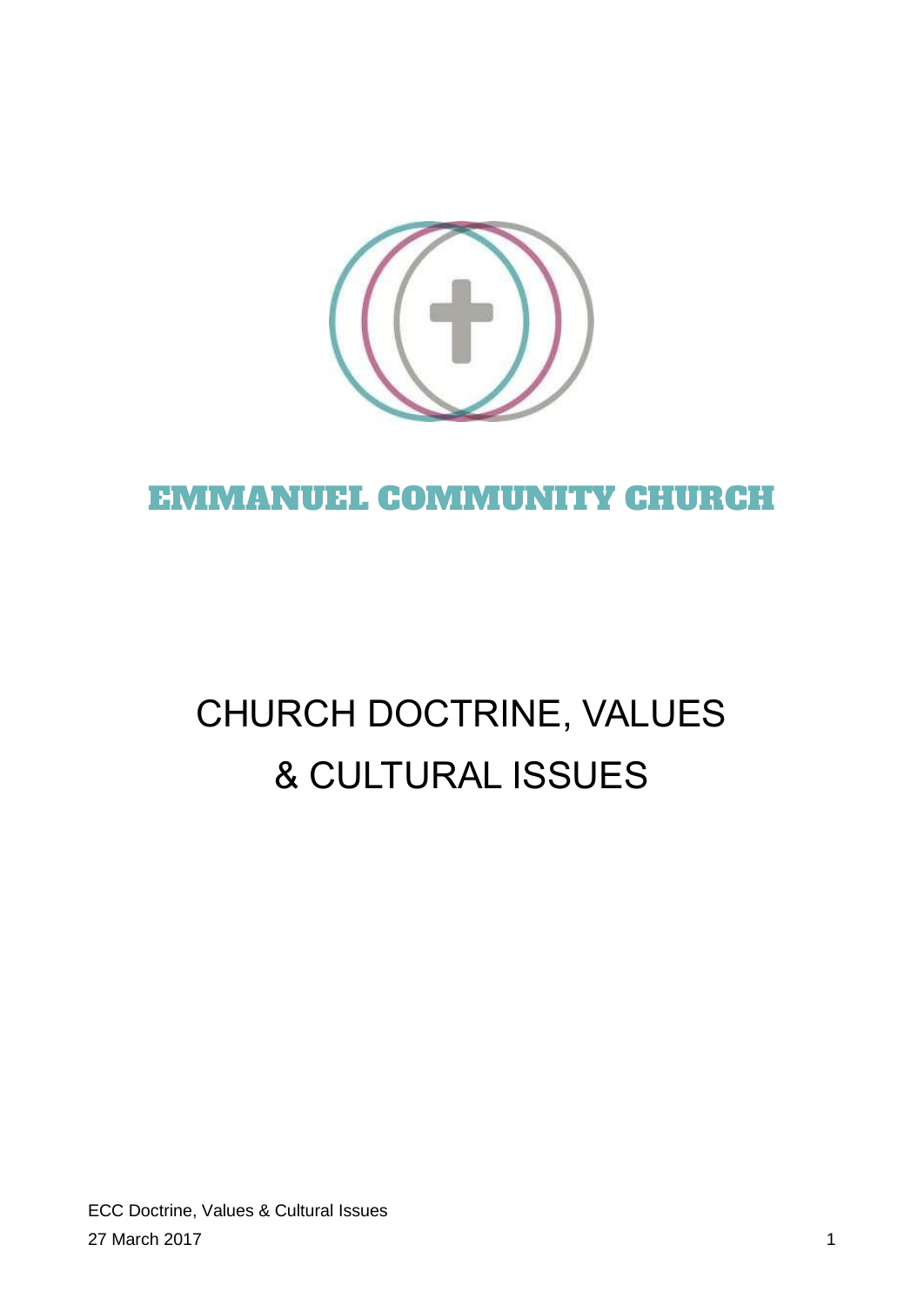# **Table of Contents**

| $\mathbf{1}$ |       |        |  |
|--------------|-------|--------|--|
|              | 1.1   |        |  |
|              | 1.2   |        |  |
|              | 1.3   |        |  |
| 1.4          |       |        |  |
| 1.5          |       |        |  |
|              | 1.6   |        |  |
|              | 1.7   |        |  |
| 1.8          |       |        |  |
| 1.9          |       |        |  |
|              | 1.9.1 |        |  |
|              | 1.9.2 |        |  |
|              | 1.10  |        |  |
| 2            |       |        |  |
| 2.1          |       |        |  |
|              | 2.2   |        |  |
| 2.3          |       |        |  |
| 2.4          |       |        |  |
|              | 2.5   |        |  |
|              | 2.6   |        |  |
|              | 2.6.1 |        |  |
|              | 2.6.2 |        |  |
|              | 2.6.3 |        |  |
|              | 2.6.4 |        |  |
|              | 2.6.5 |        |  |
|              | 2.6.6 |        |  |
|              | 2.6.7 |        |  |
|              | 2.6.8 |        |  |
|              | 2.6.9 |        |  |
|              |       | 2.6.10 |  |
| 3            |       |        |  |
|              | 3.1   |        |  |
|              | 3.2   |        |  |
|              | 3.3   |        |  |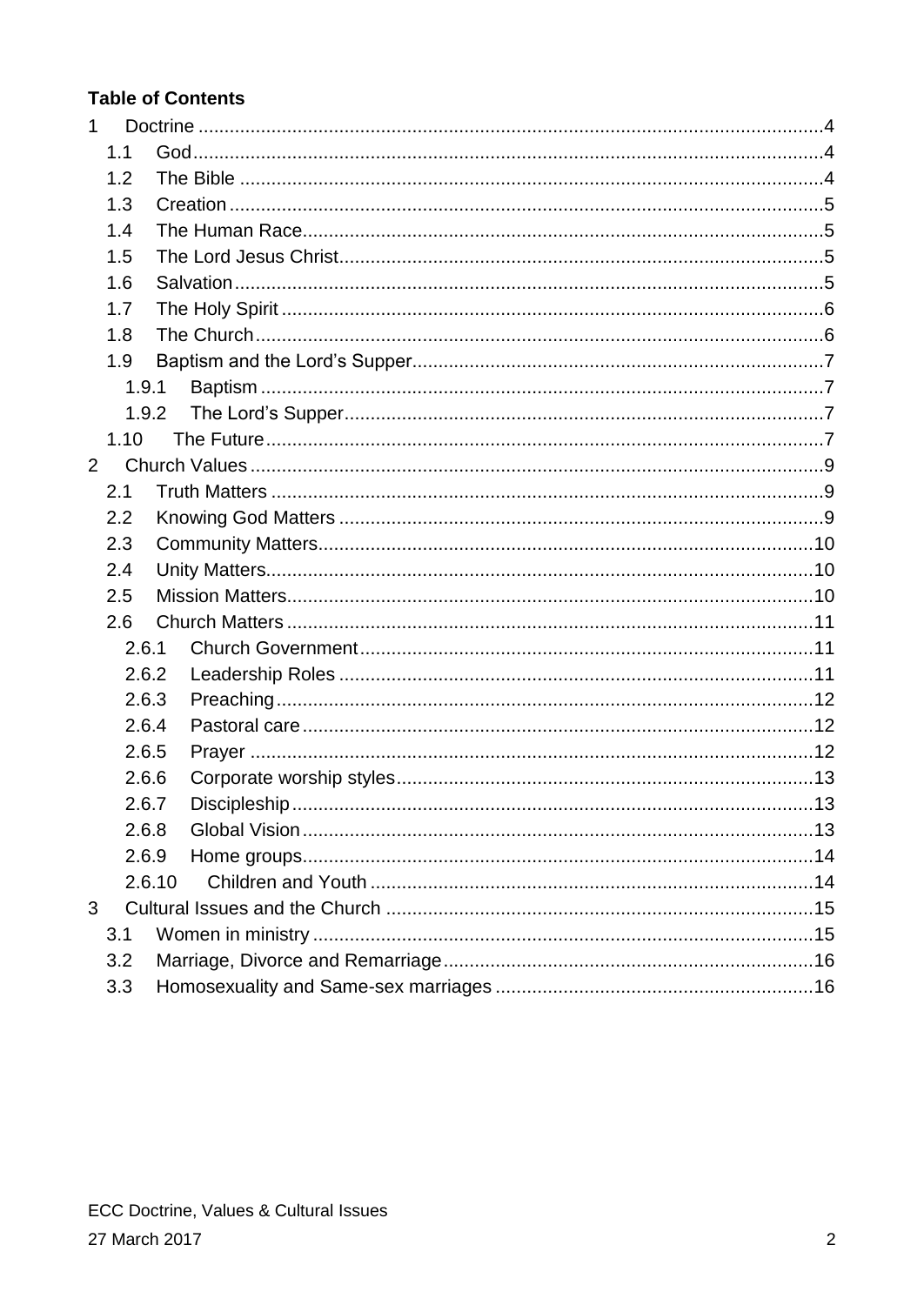#### **Introduction**

The purpose of this document is to set out the elders' doctrinal beliefs, the key church values that flow from them and our stance on some cultural issues impacting the church.

A key objective of this paper is to clarify and reaffirm the foundation for the elders' leadership of Emmanuel Community Church (ECC).

Our doctrinal beliefs are aligned with the FIEC Doctrinal Basis. For ease of reference we have set out (where applicable) the FIEC statement on a particular doctrine (in blue text) with our additional statements below.

Whilst it is essential for members to subscribe to the ECC Doctrinal Basis it is not a requirement of membership of ECC for believers to fully concur with the ECC Doctrine, Values and Cultural Issues document in its entirety. Whilst our hope is that the members of the church would be able to fully subscribe to our views, we recognise that some will not agree with our position on every issue.

Although members may not fully agree with everything written in the document, it does represent the basis on which the elders wish to lead the church forward in its gospel mission and as such, we are looking for all members to be united in supporting us in this task.

We would expect future pastors and elders of ECC to subscribe to the views expressed in this document since our future vision for ECC will be rooted in them.

Our prayer would echo the words of the Psalmist in Psalm 43,

"Oh, send out your light and Your truth!

Let them lead me;

Let them bring me to Your holy hill

And to your tabernacle."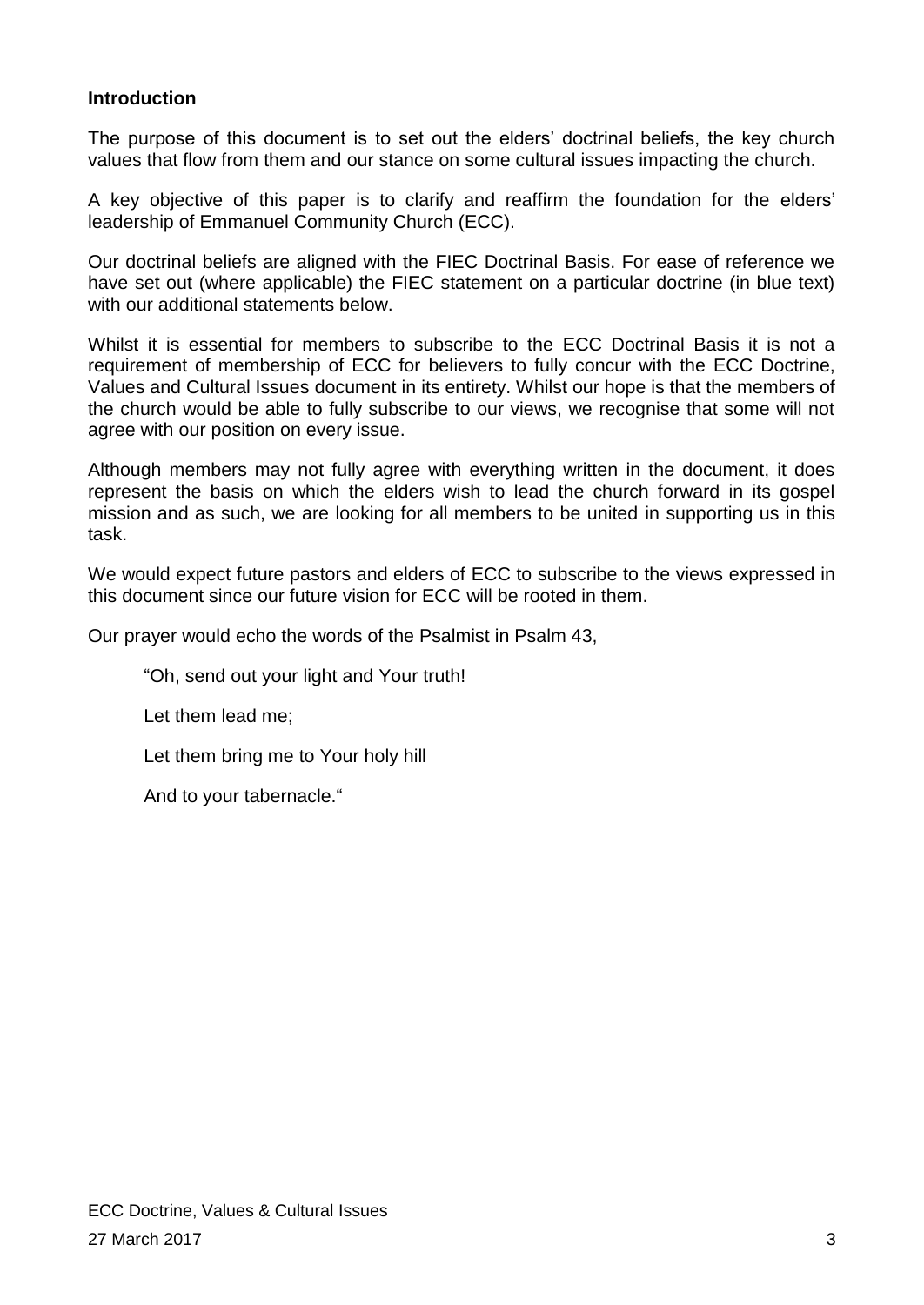# <span id="page-3-1"></span><span id="page-3-0"></span>**1 Doctrine**

# **1.1 God**

*There is one God, who exists eternally in three distinct but equal persons: the Father, the Son and the Holy Spirit. God is unchangeable in his holiness, justice, wisdom and love. He is the almighty Creator, Saviour and Judge who sustains and governs all things according to his sovereign will for his own glory.*

God exists eternally in three distinct but equal persons: the Father, the Son and the Holy Spirit. The Son perfectly obeys the Father and brings glory to the Father through the salvation of sinners. The Holy Spirit is sent by both the Father and the Son to apply the work of salvation in uniting believers with the Son.

The Trinity means that God by nature is relational and loving. The self-sufficiency of the Trinity means that we do not need to bring anything to appease or satisfy God's needs because He is already fully complete and content with himself. This allows us to see Him as a generous giving God as He needs nothing from us. The Trinity allows us to describe God as eternal, unchanging and love simultaneously. Without the Trinity it would be impossible for God to have stood as both our judge and atoning sacrifice.

We believe God is in control of all things, at all times working out His eternal purposes and the salvation of His elect. It means that He is worthy of our worship; that prayer is a right response and an effective exercise; that assurance is possible; that trials and sufferings have a good purpose as God works everything out for the good of those who love Him. God has, does and will triumph over all other rules and authorities. God is sovereign over all circumstances and will ultimately use all circumstances to bring about His salvation plan. Circumstance alone does not reveal the perfect will of God. God uses circumstance for His ultimate plans, but this does not necessarily mean that our immediate experience of that circumstance will be good. God's sovereignty in no way undermines human responsibility. God is Lord over all.

#### <span id="page-3-2"></span>**1.2 The Bible**

*God has revealed himself in the Bible, which consists of the Old and New Testaments alone. Every word was inspired by God through human authors, so that the Bible as originally given is in its entirety the Word of God, without error and fully reliable in fact and doctrine. The Bible alone speaks with final authority and is always sufficient for all matters of belief and practice.*

We believe that The Bible is clear to all who seek God's will and are willing to live by it, even though the human mind is finite and fallen in its reading of it. The final authority of The Bible means that the Bible must interpret culture and culture must not interpret the Bible.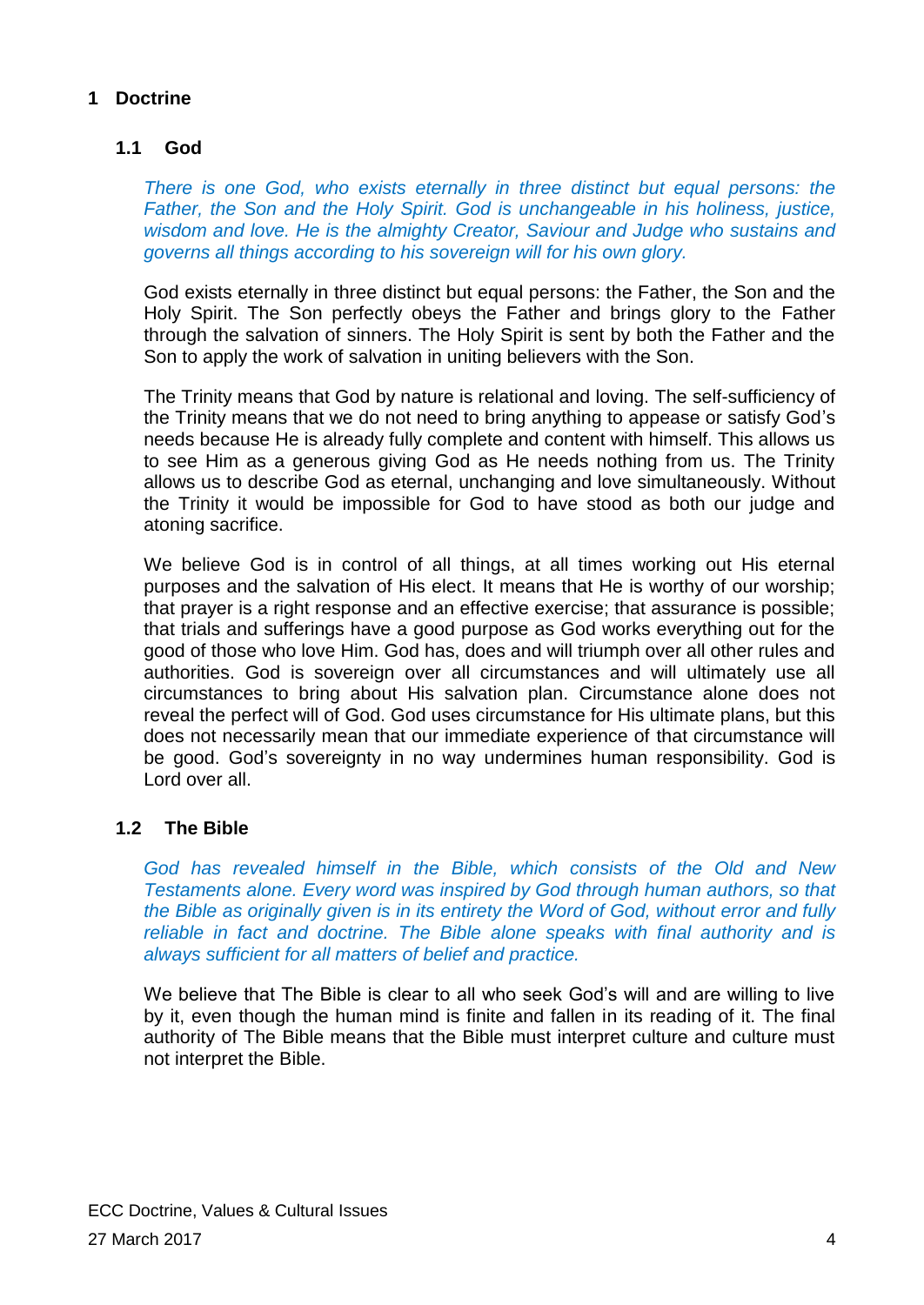#### <span id="page-4-0"></span>**1.3 Creation**

We believe that God created the heavens and the earth and all that is in them, and called them "good". Nothing that now exists, exists apart from the fact that God created it. God the creator therefore deserves our worship.

#### <span id="page-4-1"></span>**1.4 The Human Race**

*All men and women, being created in the image of God, have inherent and equal dignity and worth. Their greatest purpose is to obey, worship and love God. As a result of the fall of our first parents, every aspect of human nature has been corrupted and all men and women are without spiritual life, guilty sinners and hostile to God. Every person is therefore under the just condemnation of God and needs to be born again, forgiven and reconciled to God in order to know and please him.*

#### <span id="page-4-2"></span>**1.5 The Lord Jesus Christ**

*The Lord Jesus Christ is fully God and fully man. He was conceived by the Holy Spirit, born of a virgin and lived a sinless life in obedience to the Father. He taught with authority and all his words are true. On the cross he died in the place of sinners, bearing God's punishment for their sin, redeeming them by his blood. He rose from the dead and in his resurrection body ascended into heaven where he is exalted as Lord of all. He intercedes for his people in the presence of the Father.*

The Lord Jesus Christ, fully God and fully man, came as mankind's perfect, long awaited Prophet, Priest and King. He lived sinlessly in perfect obedience to his Father and He spoke truthfully at all times. He lived, died, was buried and rose again in order to bear God's punishment for sin as an atoning sacrifice; to redeem sinners from the hold of sin and death; to reconcile human kind to God and to bestow His righteousness on all those who trust in Him. In His resurrection body He ascended into heaven where He is exalted as the Lord of all and all people will one day bow the knee to Him. He is the Head of the church. He intercedes for His people in the presence of the Father and He will come again to judge the living and the dead. Salvation is in and through Christ alone.

#### <span id="page-4-3"></span>**1.6 Salvation**

*Salvation is entirely a work of God's grace and cannot be earned or deserved. It has been accomplished by the Lord Jesus Christ and is offered to all in the gospel. God in his love forgives sinners whom he calls, granting them repentance and faith. All who believe in Christ are justified by faith alone, adopted into the family of God and receive eternal life.*

We hold a reformed view of the doctrine of salvation. God alone choses, elects, calls, justifies, sanctifies and glorifies his people. The gospel is offered to all and humankind must call on the Lord to be saved (Joel 2:32) but only those who are elect will respond to the call. God calls us to Himself by His word and calls us to respond to His word (Romans 10:17). Salvation is in Christ alone, through faith alone and through grace alone as He lives our righteousness and dies our death. He exchanges our debt of sin for a wealth of righteousness, raising us to new life and adoption as the Sons of God, promising to one day complete our salvation by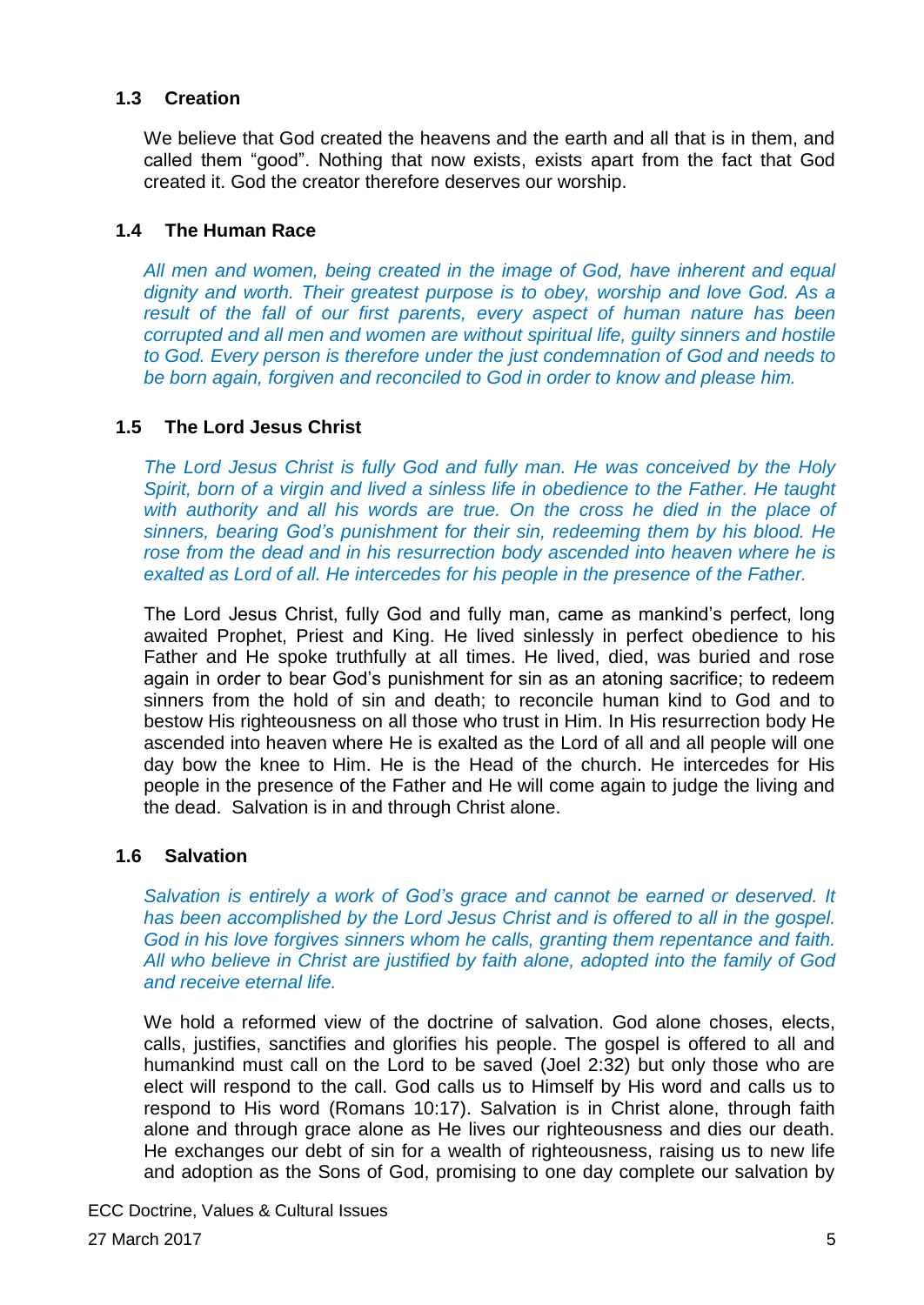giving us His inheritance and restoring us to a new heaven and earth in the presence and glory of God. We believe in both the total depravity of humankind and irresistible grace.

We believe that we are all under the judgement of God and God has revealed himself to all humankind. As Romans 1 says, "What can be known about God is plain to them because God has shown it to them… so they are without excuse." We believe that 'salvation is found in no one else other than Christ as there is no other name given under heaven by which we must be saved' (Acts 4:12).

#### <span id="page-5-0"></span>**1.7 The Holy Spirit**

*The Holy Spirit has been sent from heaven to glorify Christ and to apply his work of salvation. He convicts sinners, imparts spiritual life and gives a true understanding of the Scriptures. He indwells all believers, brings assurance of salvation and produces increasing likeness to Christ. He builds up the church and empowers its members for worship, service and mission.*

The Holy Spirit is at work in the regeneration and sanctification of every believer in the Lord Jesus Christ.

We believe that every Christian receives the Holy Spirit at the moment at which they are born again and brought to true faith in Christ. Every believer is therefore filled with the Spirit and is urged in Scripture (Ephesians 5:18) to go on being filled by Him each day as they increasingly yield to His power, influence and control. *We do not accept theologies/worldviews that a) deny the power of God or b) divide believers on the basis of receiving a "second blessing".*

The heart of the Christian experience of the Holy Spirit lies in His bringing us into a living relationship with Jesus Christ so that we share in His redemption and all its blessings. God's people, united with Christ, are encouraged by Paul to know more of the love of Christ which passes knowledge, that they may be filled to the measure of all the fullness of God (Ephesians 3:19).

The Holy Spirit intercedes for the saints in accordance with God's will and as the deposit of our faith He works inwardly to bring assurance in the life of the Christian.

God's usual means of working is through his Spirit-empowered Word. The Holy Spirit in the life of the believer helps us to understand the word of God and rightly apply it to our lives. When the word of God is faithfully taught and preached we will have appropriate, heartfelt emotional responses. Our theology of the Spirit is not to be seen as dry and lacking experience.

The Holy Spirit also equips God's people for works of service using His gifts in the life of the church and the believer. The exercise of the gifts must always be in accordance with and in submission to the Scriptures. In the life of the church, the exercise of the gifts must be orderly.

#### <span id="page-5-1"></span>**1.8 The Church**

*The universal Church is the body of which Christ is the head and to which all who are saved belong. It is made visible in local churches, which are congregations of*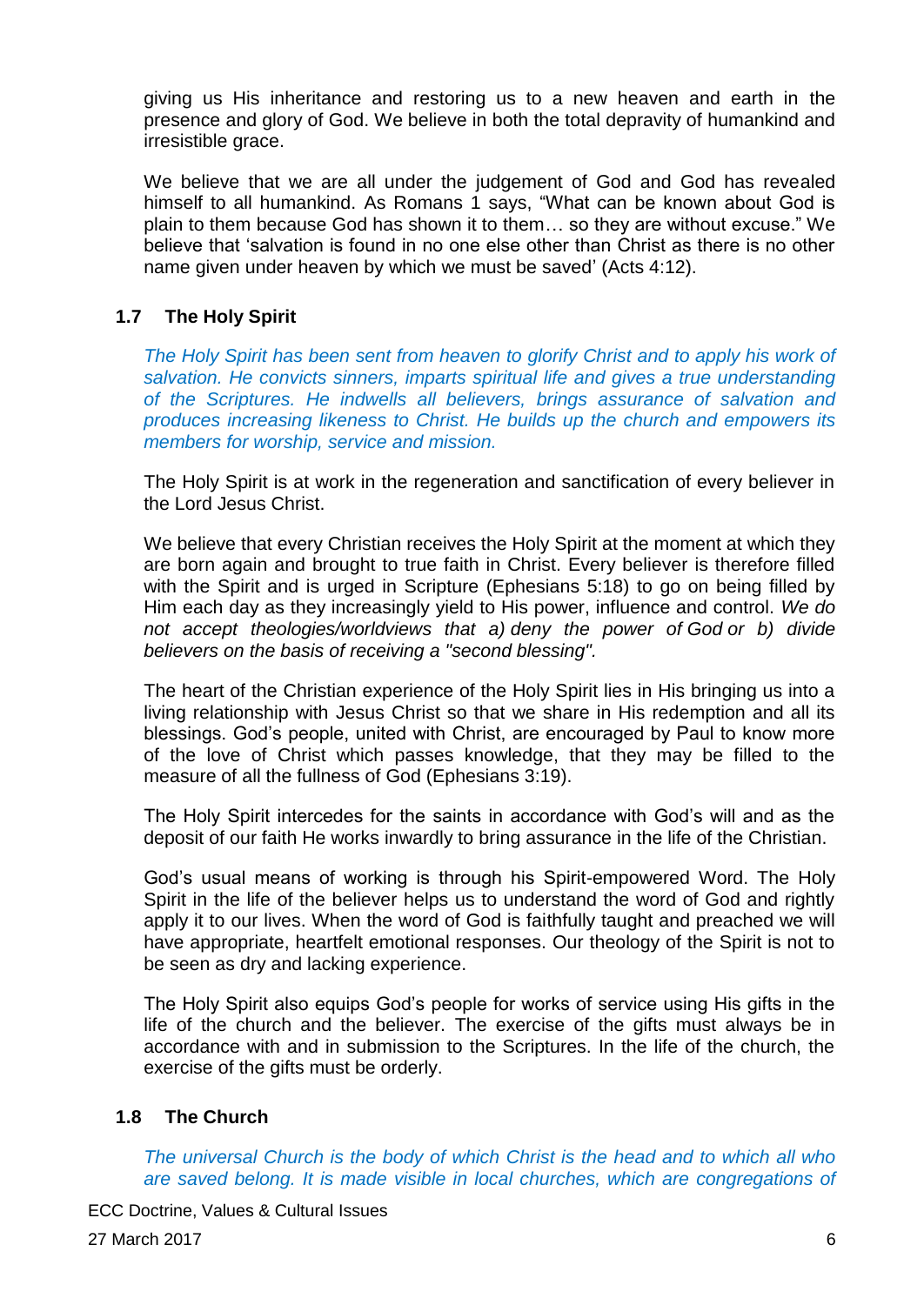*believers who are committed to each other for the worship of God, the preaching of the Word, the administering of Baptism and the Lord's Supper; for pastoral care and discipline and for evangelism. The unity of the body of Christ is expressed within and between churches by mutual love, care and encouragement. True fellowship between churches exists only where they are faithful to the gospel.*

We believe that the local church must be accessible to all. However, to belong to the Church is to be a professing Christian. To be a member of ECC we would usually look for a person to have attended regularly for 6 months. They must assent without reservation to the ECC Doctrinal Basis and be willing to accept our doctrinal distinctives and values as outlined in this paper. Members will submit themselves to the leading and God-given authority of the elders as they lead in accordance with the Scriptures and church rules and will submit themselves to church disciplinary practices. They should be personally involved in mission and evangelism, use their gifts for the good of the church, pray for the church fellowship regularly and give financially for the work of the church where they are able to do so.

#### <span id="page-6-0"></span>**1.9 Baptism and the Lord's Supper**

*Baptism and the Lord's Supper have been given to the churches by Christ as visible signs of the gospel. Baptism is a symbol of union with Christ and entry into his Church but does not impart spiritual life.The Lord's Supper is a commemoration of Christ's sacrifice offered once for all and involves no change in the bread and wine. All its blessing are received in faith.*

#### <span id="page-6-1"></span>**1.9.1 Baptism**

We believe, teach and practice believers' baptism. This is our understanding of the Biblical position and we would actively encourage all who have a credible profession of faith to be baptised in obedience to Christ's command.

We acknowledge that Christians from other traditions, eg Anglican or Presbyterian, may embrace a covenant theological position and favour infant baptism. We do not consider that differing views on baptism should be an issue that divides believers or bars them from membership of ECC.

#### <span id="page-6-2"></span>**1.9.2 The Lord's Supper**

The Lord's Supper is a continued sign of God's grace to us. It is a faith meal and should be taken regularly by all who are in good standing with Jesus and His church. It is a meal which unifies God's people and ought to demonstrate this in its administration. The removal of the invitation to participate is a key part of church discipline as it signifies broken communion with Christ and his church.

#### <span id="page-6-3"></span>**1.10 The Future**

*The Lord Jesus Christ will return in glory. He will raise the dead and judge the world in righteousness. The wicked will be sent to eternal punishment and the righteous will be welcomed into a life of eternal joy in fellowship with God. God will make all things new and will be glorified forever.*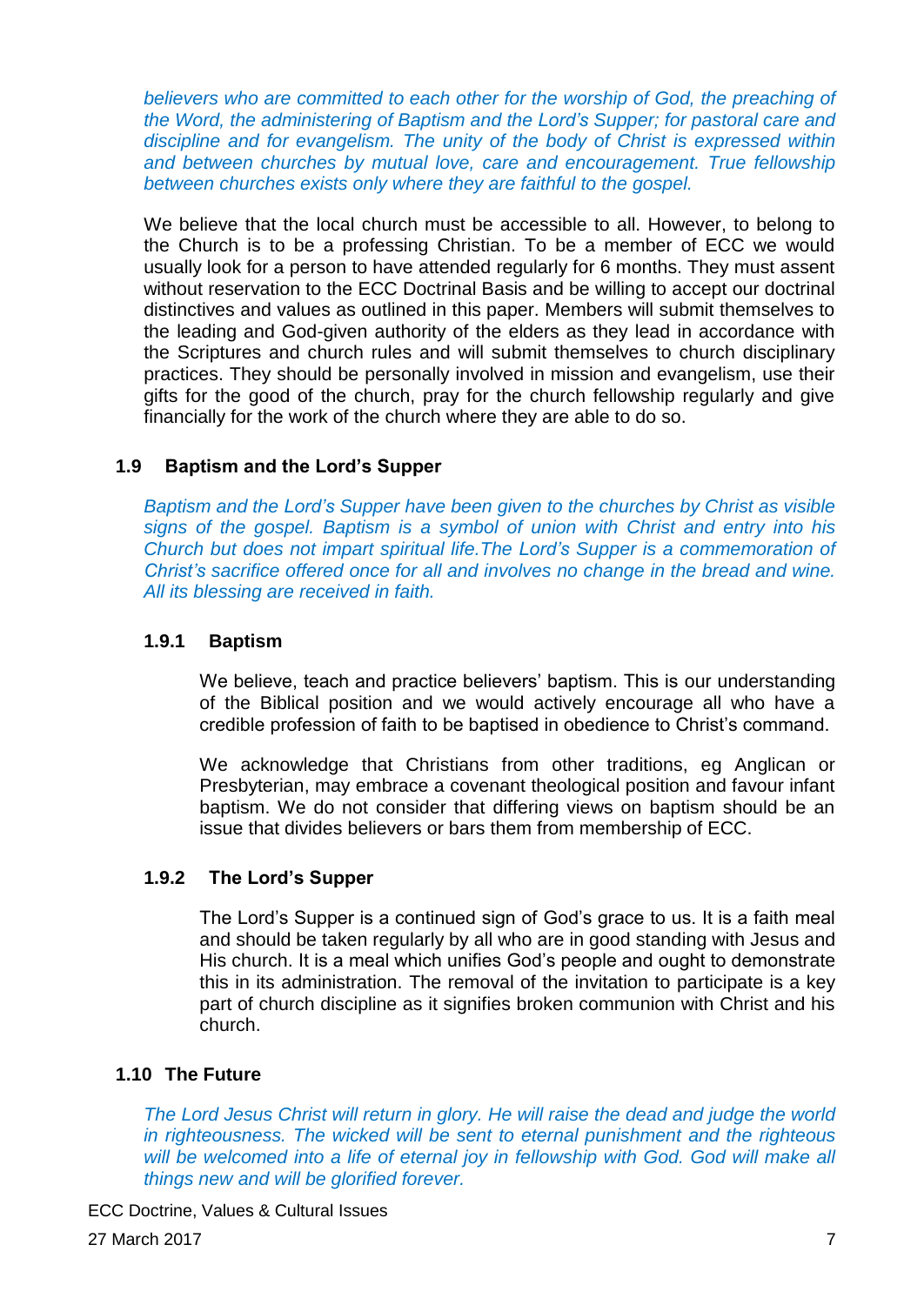For those who are in Christ, eternity is an everlasting bodily reality where the heavens and earth are once more reconciled and recreated. Jesus reigns and we will live in a perpetual state of fellowship, worship and delight in God. For those outside of Christ, they remain under God's righteous anger and wrath and will experience eternal conscious punishment in Hell.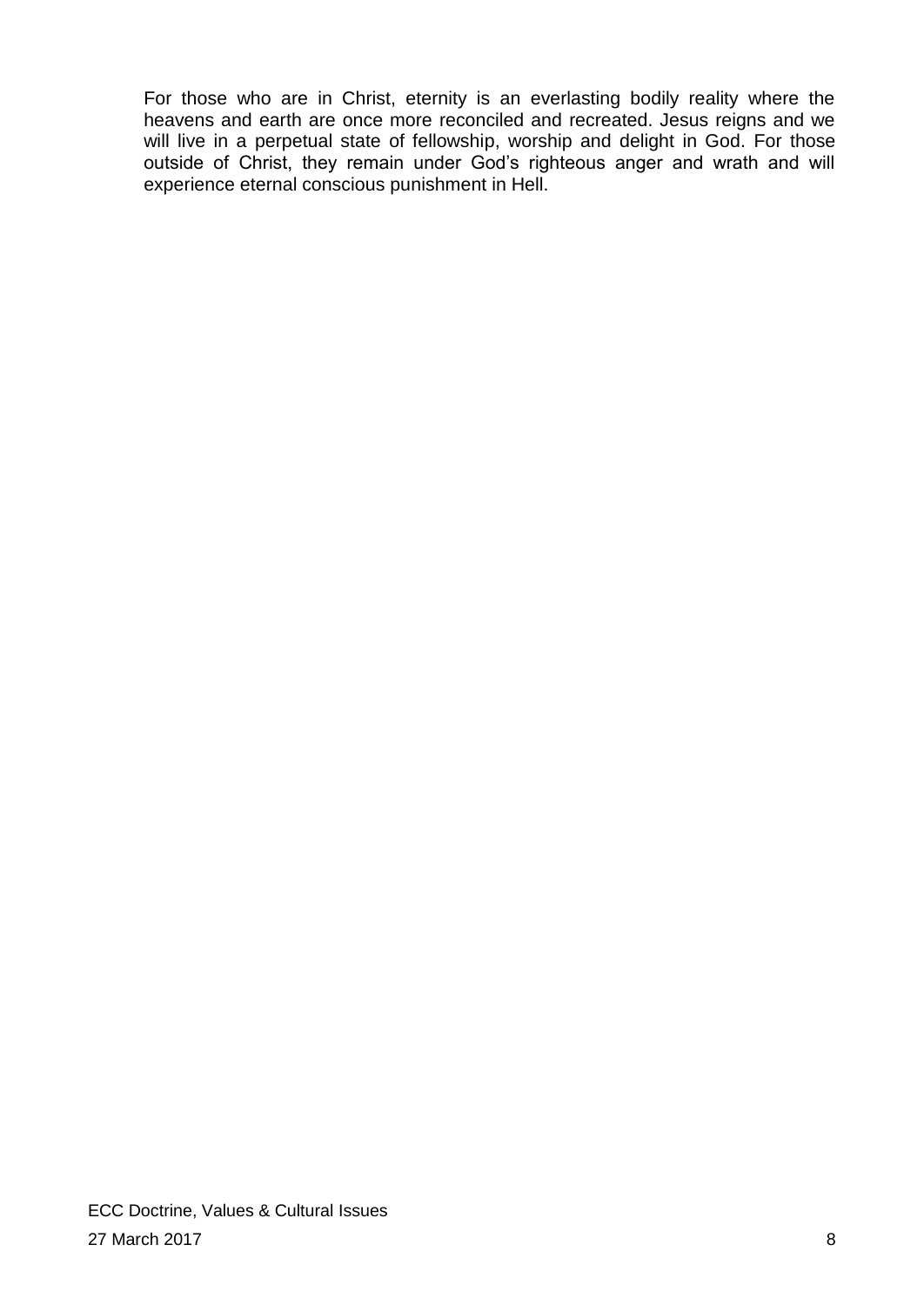## <span id="page-8-0"></span>**2 Church Values**

Doctrine ought to shape our values. It is important that we allow what we believe to lead us to consistent practice. In this section we set out the values that shape our leadership of Emmanuel Community Church.

#### <span id="page-8-1"></span>**2.1 Truth Matters**

We believe that Truth matters. As elders, we should preach the word, be ready in season and out of season, convince, rebuke and exhort. We should hold fast the truth of God's word in the knowledge that all Scripture is given by inspiration of God and is profitable for doctrine, for reproof, for correction and for instruction in righteousness.

The gospel of salvation by grace is so precious to us that we desire to stand together with all who believe and preach it. For the same reason, we cannot express Christian fellowship with those who reject it. The New Testament warns us repeatedly to guard the church against the influence of false teachers who deny the truth. Therefore, we cannot partner in evangelism or activities of Christian fellowship with those who are unable to affirm the essential doctrines of the faith as described in the FIEC Doctrinal Basis. We are unable to affiliate formally to groups which exist to express unity between churches naming Jesus as Lord, but without concern as to whether they hold to the core doctrines of the gospel.

We recognise the place for good relations with other local churches, but we will not formally partner with churches that do not accept or teach the truths as outlined in the FIEC Doctrinal Basis. Instead we will seek gospel partnerships with churches and mission organisations who share our core beliefs, across Greater Manchester and beyond, to fulfil our Global Vision commitment.

#### <span id="page-8-2"></span>**2.2 Knowing God Matters**

We believe that the Christian's knowledge of God matters. Through this knowledge our inward being is being renewed day by day and we are being transformed into the image of Christ.

Holiness is a key work of God Spirit's by whom believers are sanctified, qualified for service and led to their eternal destiny. The inward working of the Spirit of God in the life of the believer will result in putting to death the sins of the old nature and being quickened by the Spirit towards good works which God has prepared in advance for us to do. Knowing God impacts the whole person.

The continued work and experience of God's Holy Spirit in the life of the believer is of vital importance. The apostle Paul prays that we will be strengthened with might through the Spirit in our inner being that we might know the love of Christ which passes knowledge; that we might be filled with all the fullness of God. Knowing God more personally and intimately matters and our experience of God should be daily as we seek for God to do in us abundantly above all that we ask or think, according to the power that works in us.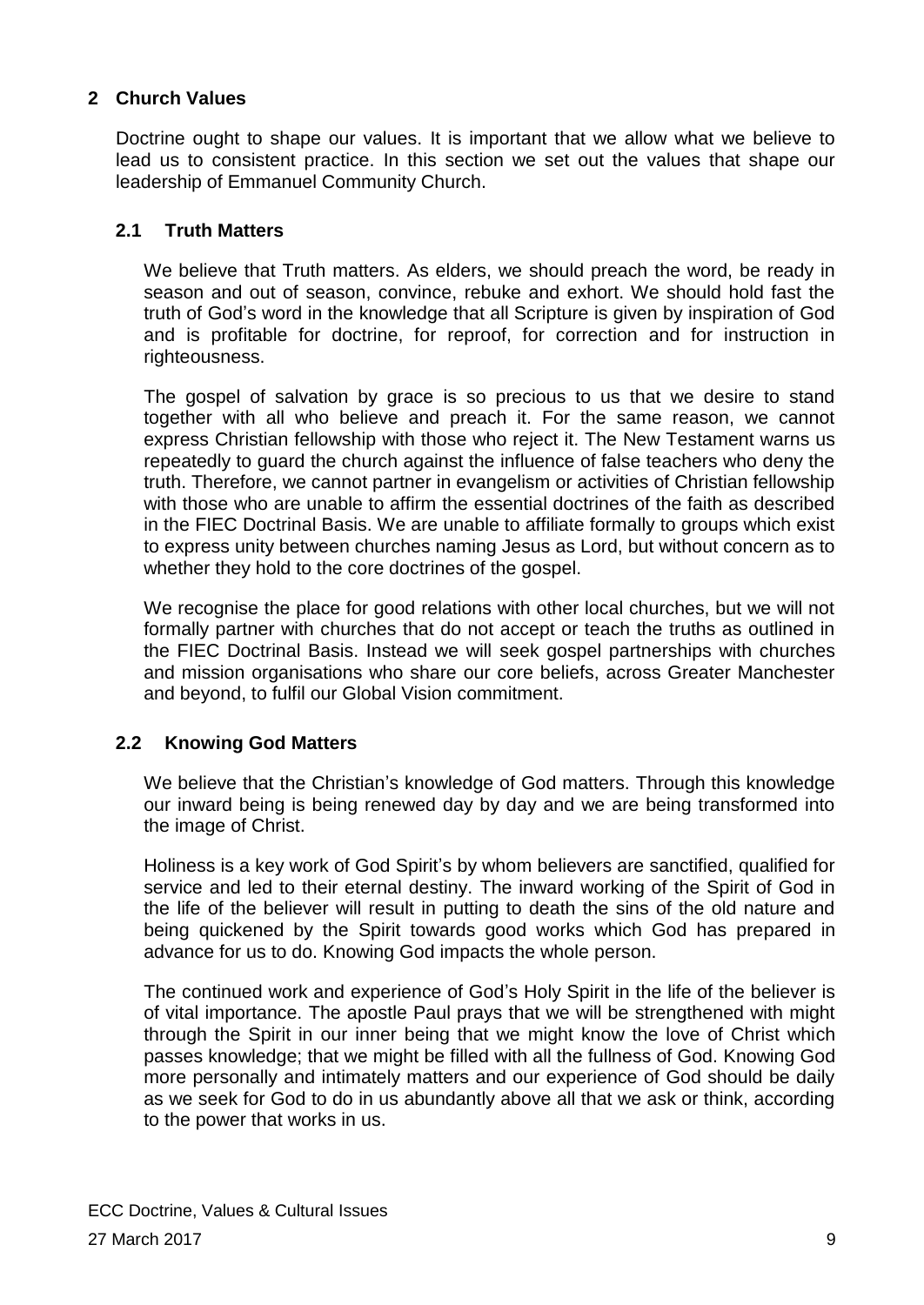#### <span id="page-9-0"></span>**2.3 Community Matters**

We want to be a church where community matters. We believe that the Church of God should be a family of support and love where we bless and disciple each other through our lives. We want outsiders looking into our church to see a people who love one another and who are committed to the Lordship of Jesus and the glory of His name, throughout every sphere of life.

Our church should be one that is actively involved in showing the love of Christ to the local communities in the Heatons and Reddish, understanding and seeking to serve their social, personal and spiritual needs. ECC should be at the very heart of the community, not on the fringe of community life.

#### <span id="page-9-1"></span>**2.4 Unity Matters**

In John 17:20-26 Jesus prays for all believers, that we His people might be known by four characteristics, namely truth, holiness, mission and unity. We want to be a church where unity matters.

First, he prays that we might enjoy unity with the apostles (verses 20 and 21) as we remain loyal to their message and mission recorded for us in the New Testament.

Secondly, Jesus prays that we might enjoy unity with the Father and the Son.

It is this kind of unity (a shared apostolic truth and more divine life through the Holy Spirit) which will bring the world to believe in Jesus (verses 21 and 23).

#### <span id="page-9-2"></span>**2.5 Mission Matters**

We serve a missional God and must therefore be a missional church.

In God's sovereignty He has decreed that the agency of mission is His body, the Church. Whilst we want to celebrate the work of many para-church organisations, our belief is that the church ought to be the primary agent in God's mission. As such this means that it is the responsibility of the entire church to be involved in mission. We are called to a life of mission; it is not something we do but rather as Christians and a church it's something we are.

Our desire is that our church enlarges through conversion growth, with new converts being discipled to bear much fruit to God's glory. As an eldership we want to see the church grow both numerically and spiritually.

Geographically our mission field is the Heatons, Reddish, Stockport, South East and East Manchester and our ambition is to plant other churches as we grow.

We believe that God has led us to Houldsworth Mill and we see tremendous opportunity for mission work to take place at the Mill to complement the work that already exists at Green Lane. We see a direct connection between the church being at the heart of community, the Mill premises and our missional drive.

Our mission strategy will be relational in its focus. This will include 'come to' mission based events and community action as we reach out with the love of Christ into our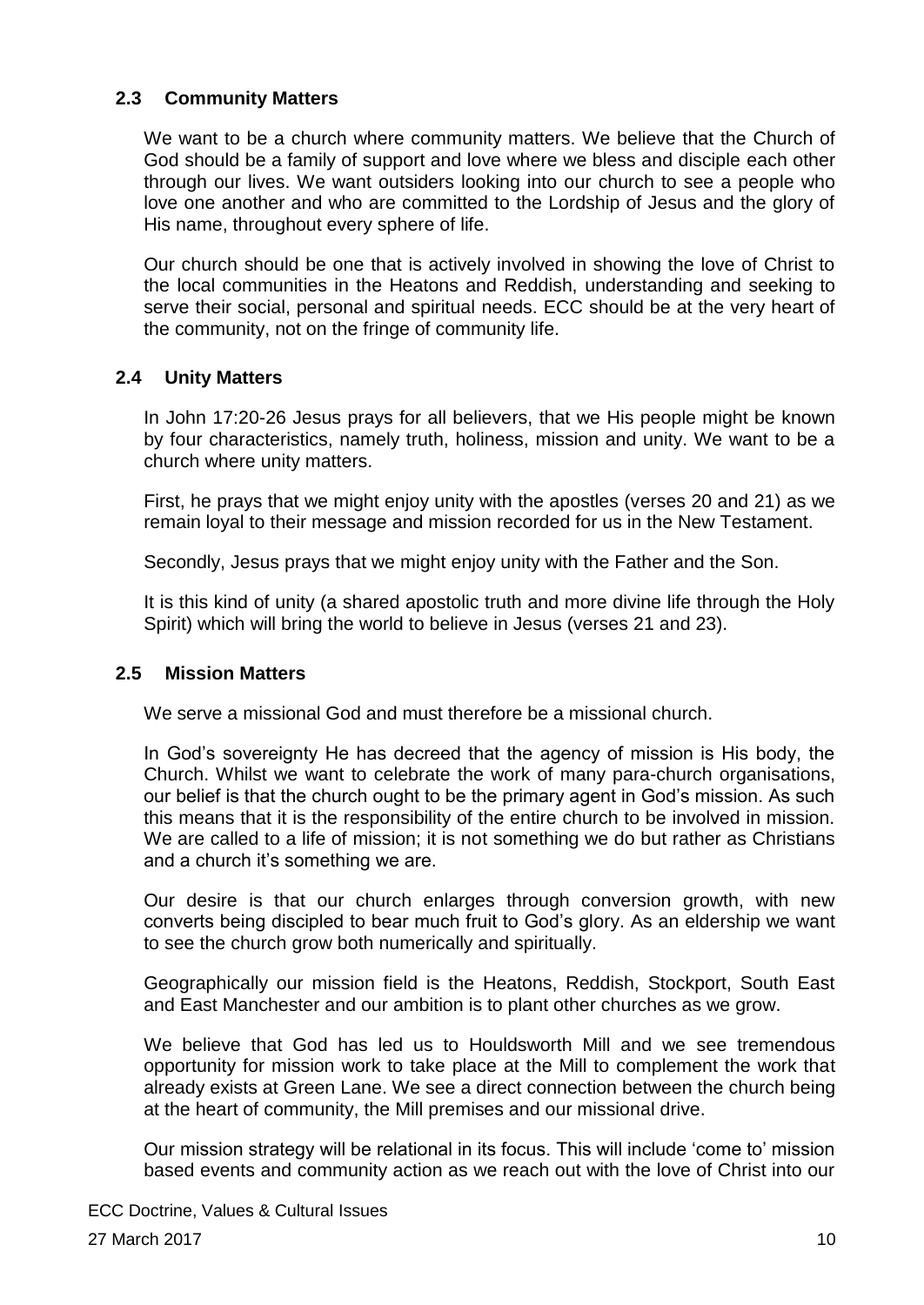community. We fully recognise that ultimately mission is only mission if the gospel is proclaimed. Whilst there may be much that we could do that leads to mission and evangelism, until salvation through Jesus alone is actually proclaimed, it cannot be described as evangelism.

#### <span id="page-10-0"></span>**2.6 Church Matters**

Below we have set out what we believe regarding the operation and practice of church life at ECC.

#### <span id="page-10-1"></span>**2.6.1 Church Government**

We believe that the local church ought to be led by the elders and not governed by the congregation, with the whole church supporting and trusting its leaders as they seek to lead in accordance with the Scriptures and the church rules. Without such trust leadership can become ineffective and burdensome. Maintaining trust requires good communication between elders, deacons, trustees and members.

#### <span id="page-10-2"></span>**2.6.2 Leadership Roles**

#### 2.6.2.1 Trustees

Trustees are responsible for ensuring that we complete our required aims and governance as required by the Charity Commission. They are not actively responsible for the day to day running of the church although a trustee may have an active role in church life as an elder or deacon.

#### 2.6.2.2 Elders

We believe that the scriptures are plain in saying that men are to hold the office of elder. Elders must teach and pray for the church, leading by example and guard the church from doctrinal error and from those who would seek to deceive and destroy. Elders should be an example of godly living to the church and wider community. The elders serve alongside the pastor(s) in shaping the vision and leading of the church in mission and discipleship. Elders are ultimately responsible for all aspects of church life, though they may seek to assign some responsibilities to deacons under their oversight.

#### 2.6.2.3 Pastor(s)

The lead pastor, first among equals on the eldership, must busy himself teaching the Bible, praying for and pastoring the people and being passionate for mission. He should be able to lead the elders and the wider church leadership in setting a biblical vision and strategy for ministry and mission. He with the other elders and ministry leaders should seek to identify and deploy church members to fulfil the church's vision and use their gifts for the good of the church.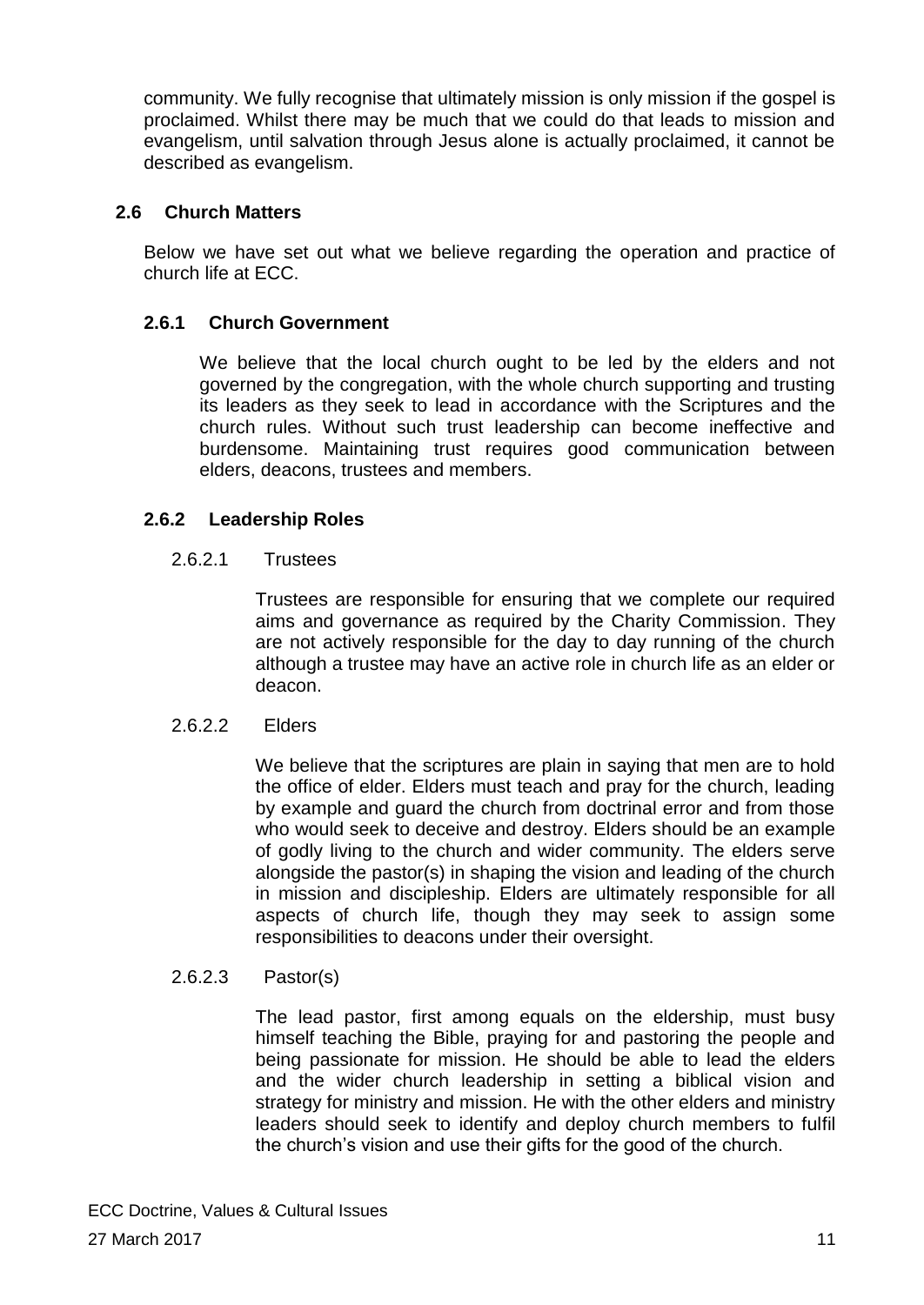## 2.6.2.4 Deacons

Deacon means servant. There is no biblical job description for a deacon, rather a deacon will serve at the request and under the oversight of the elders to implement the vision and strategy of the elders as their gifts allow and for the good of the whole church.

#### 2.6.2.5 Staff

Whilst in an ideal world we would delight in a church that can be fully staffed by volunteers, there is a disconnect between our desire to grow and the number of available volunteers to make such growth a reality. As such, some ministry areas of ECC may require paid staff in order that they might flourish. Members of staff (volunteers and salaried) will work with the pastor(s) and elders in the day to day ministry of the church to implement our vision, mission and values.

#### <span id="page-11-0"></span>**2.6.3 Preaching**

The church family receives teaching, direction and leadership through the preaching of God's word. Whilst topical and thematic preaching have their place, the main approach to preaching ought to be expositional, allowing the Bible to interpret the Bible, understanding the scriptures in their original context before applying them to our contemporary context. This allows the word of God to set the agenda for God's people as the elders preach through the whole council of God.

#### <span id="page-11-1"></span>**2.6.4 Pastoral care**

Pastoral care is caring for the whole person. The scriptures are sufficient for speaking into all areas and aspects of life. Pastoral care should be rooted in applying the word of God into the life and situation of those being pastored. Our primary understanding of pastoral care is that it should be undertaken at various different levels, by every member ministry, home groups, organisational and ministry deacons and the elders.

#### <span id="page-11-2"></span>**2.6.5 Prayer**

Prayer is the bedrock of Christian living. It is simply speaking and listening to God. The primary mode of prayer is to the Father, through the Son, by the Holy Spirit. In this way, prayer is rightly Trinitarian. Prayer is God's given means by which we can partner with Him in the outworking of His plans as we pray according to His will. Prayer is effective; it is always answered but not always as we would like or expect. Prayer ought to be done at all times, corporately and individually with proper reverence but also with childlike reliance and persistence. The church family prayer meeting ought to be a key building block of our church and prayer ministry should be developed throughout all aspects of the life of the church.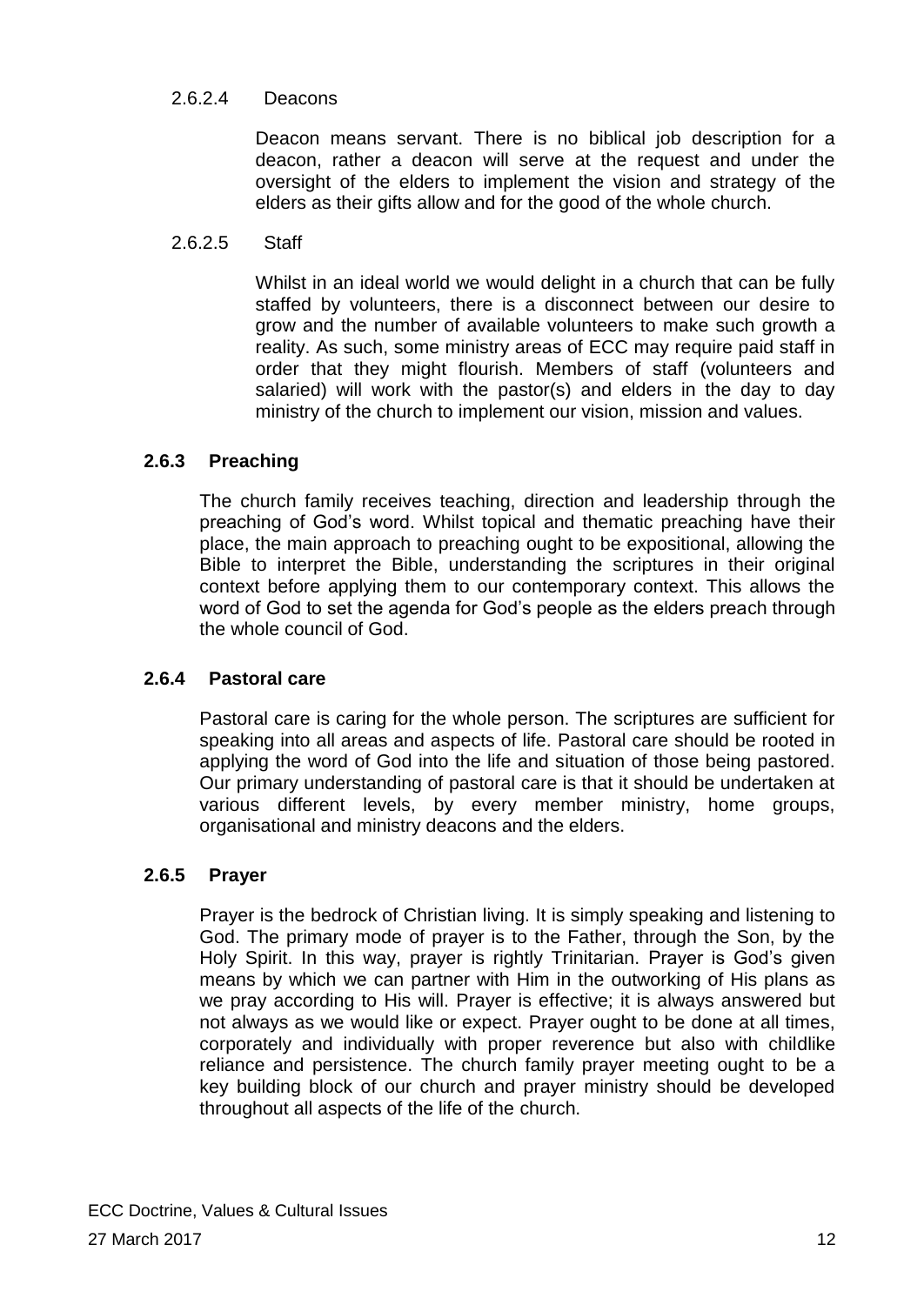# <span id="page-12-0"></span>**2.6.6 Corporate worship styles**

We favour a more contemporary sung worship style using hymns and old and new songs. We believe that corporate worship ought to be rooted in the word and truth and be neither disconnected from these nor be simply cerebral. We seek to choose songs and liturgy that use and emphasise Bible truth in order to praise God and to build up the church. Our aim would be that our corporate worship arouses love and adoration to the King of Kings.

# <span id="page-12-1"></span>**2.6.7 Discipleship**

Discipleship along with mission is one of the two key primary purposes of any church. Both discipleship and mission are the principle criteria by which we may assess the effectiveness of any ministry of the church.

Discipleship is teaching and equipping people to live under the lordship of Jesus. It helps them to pursue righteousness, godliness, faith, love, steadfastness and gentleness. The Christian should 'fight the good fight of faith and take hold of the eternal life to which they have been called' (1 Timothy 6). A life of discipleship is part of God's work of sanctification as we grow to know and love God more. It is done through opening up, expounding, and applying the scriptures to all aspects of our lives. It can be done corporately, in small groups and in a one to one context. All Christians are called to a life of discipleship. Discipleship, not age nor longevity of faith, is the key to Christian maturity. It is possible to have been a Christian for a long time or have had much life experience and still be immature. Full maturity cannot be attained this side of the second coming. Until Christ returns no one is able to say "I am complete" rather they should be constantly seeking after God's will.

Discipleship done well will mean that mission and evangelism will follow. In fact, discipleship is the bedrock of mission. It is as people understand the life-giving gospel, the heart of God and the plight of people that they will be compelled to speak. It is as they are taught the incarnational coming of Christ, the gift of the Spirit and the call of God that they will be compelled to go, and it is as they understand the fullness of the gospel, the depth of doctrine and the hope of heaven that they will have the power of transformation on their lips.

We want to equip all disciples for a life of mission after God's heart. As disciples then go on mission under God, we pray that they will make disciples, who will make disciples, who will make disciples. Discipleship is the Bible's strategy for mission (Matthew 28).

#### <span id="page-12-2"></span>**2.6.8 Global Vision**

God is a giving God and so there is a mandate for his church to be a giving church. ECC has always had a mind-set of generous provision toward Global Vision.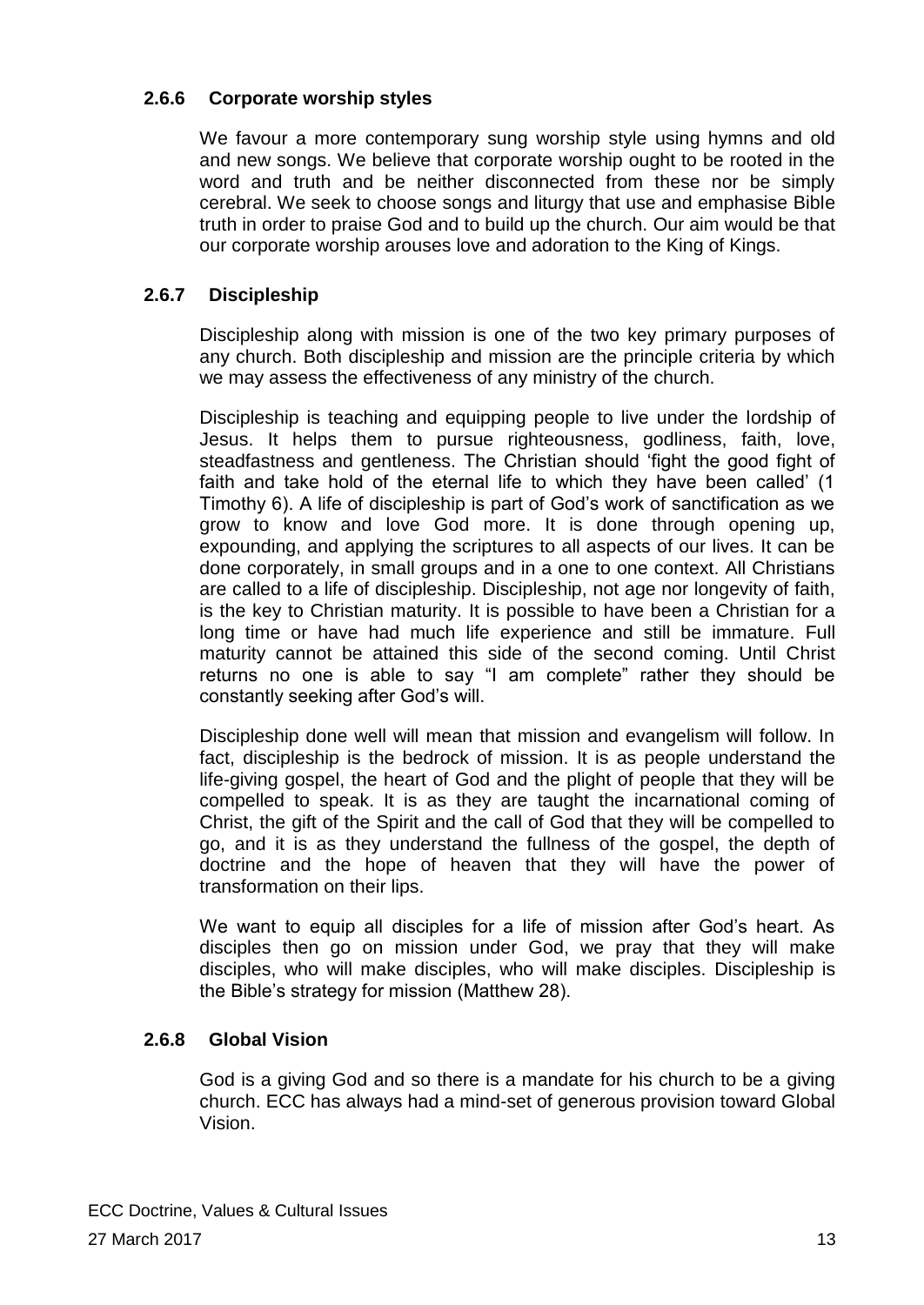God is also a sending God and so we believe that the church ought to be at the front line of sending. Our long-term desire would be that our mission partners are home-grown and sent. Given that the church is the primary agent of God's mission to the world, we want to seek partners who share with us in prioritising the local church, either through church planting or training pastors and who have a desire to see people discipled in order to make disciples. We want those who we support through Global Vision to be an extension of ECC to the wider world sharing our mission, vision, values and core doctrine.

Mission partners ought to be genuine partners where there is a two-way relationship between church and partners and partners and church. It is more than a financial relationship. We want to be able to have genuine friendship, love and fellowship with them.

Practically speaking we believe that we should give to mission partners based on the percentage figure of the previous year's actual income. This will mean that we can cut our cloth accordingly and what we have promised to our partners is what they will receive without need for us to access our reserves.

#### <span id="page-13-0"></span>**2.6.9 Home groups**

Home groups are a way in which a smaller community of believers can connect to the wider church family. We believe that every member should be an active part of a home group and all regular attenders ought to be invited to join one. They are a place where people can be more personally discipled and pastorally cared for, where mission can be more targeted and where, the vision, doctrine and mission of the church can be effectively communicated. We recognise the need to have regular training of leaders and good communication links between the elders and the home group leaders.

#### <span id="page-13-1"></span>**2.6.10 Children and Youth**

The salvation and discipleship (following conversion) of the church's children and youth are vitally important so that they mature into adults prepared to live their lives for Christ. ECC should strive to work in partnership with parents recognising that the primary responsibility for teaching, training and pastoral care of children and young people should start and continue in the home. Our overreaching objective is that our children and young people as they trust Jesus as their Saviour and Lord will reach out to their friends with the gospel of Christ.

We recognise that many people come to faith in Christ in their early years. The Children's and Youth work is therefore important in the life of Emmanuel Community Church. The work is missional and must be outward looking seeking to engage with unchurched children and youth to proclaim the good news of Christ. Increasingly it is necessary to be innovative in our missional outreach to the children and youth of our community.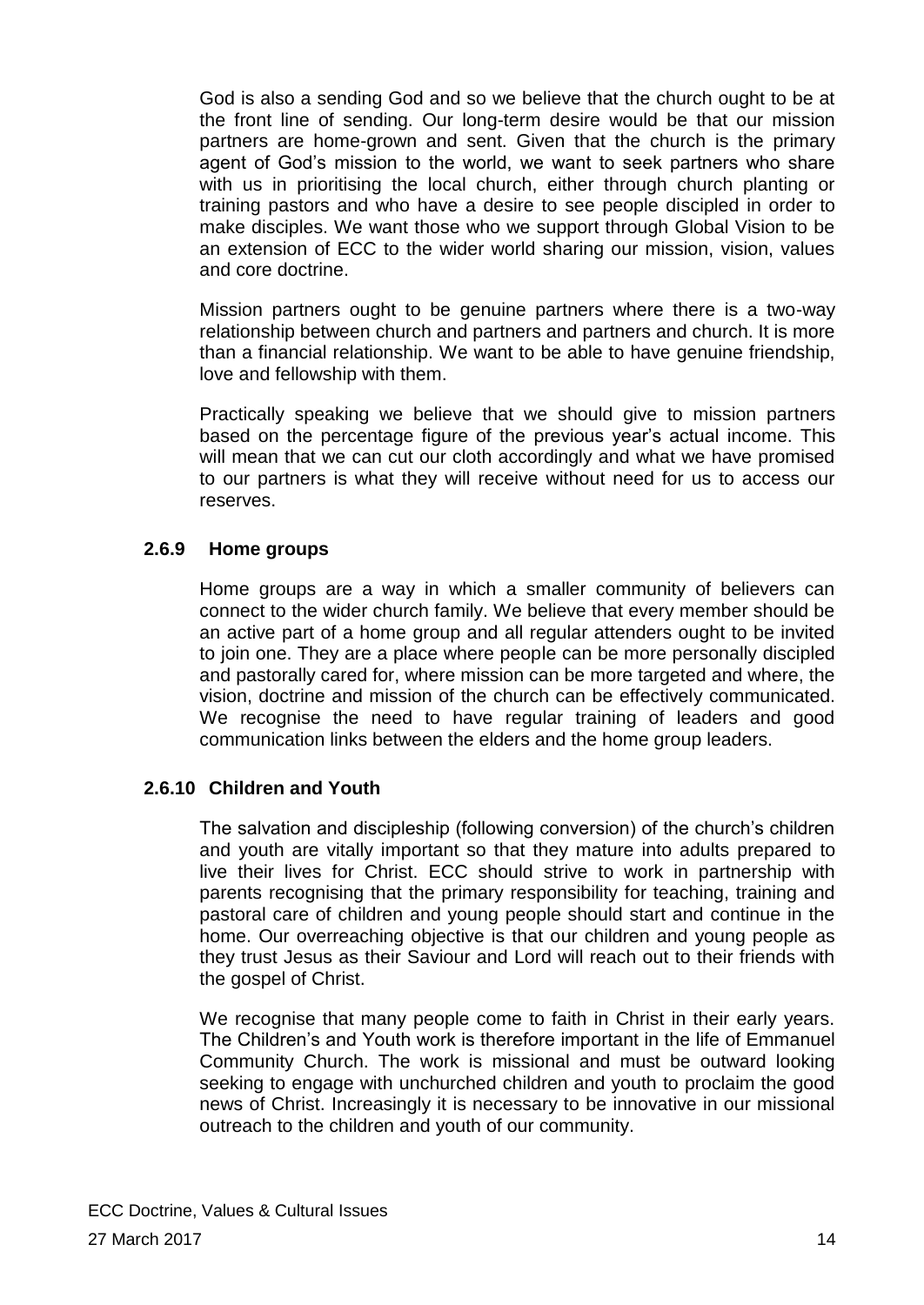#### <span id="page-14-0"></span>**3 Cultural Issues and the Church**

We believe that the Gospel speaks to all cultures and generations throughout the ages. There are issues that impact each generation and our generation is no different. Below we have set out our position in respect to three current issues: women in ministry, marriage, divorce and remarriage and same-sex marriage. As a church, we are aligned to the Fellowship of Independent Evangelical Churches (FIEC) and we support its doctrinal position on these issues.

#### <span id="page-14-1"></span>**3.1 Women in Ministry**

We believe that men and women are equal but with different roles. The Bible describes male headship both in the church and family. This stems from an understanding of the pre-fall created order seen in Genesis 1 and 2. The example par excellence of this headship model is that of the Trinity, where the Son, whilst being fully God and therefore fully equal with God, submits in all things to the Father. The model is also seen in the way the church is called to submit to Christ as our head. Christ is the example of loving sacrifice for the good of His bride, the Church, thus illustrating how husbands are to love their wives and children, elders are to sacrificially serve the church and all believers are to submit to one another out of reverence for Christ.

We also agree with this extract from the recent "Women in Ministry" statement from the FIEC (01.11.2016) and this has been the position of ECC (HMEC) since its inception:

*"Reflecting upon the biblical position, we can see that the primary leaders and teachers of the church are to be suitably qualified men.*

*Teaching, though, is not to be restricted to pastor/teacher/elders. All Christians are to be involved in teaching and encouraging one another. This includes women who are to teach other women (Titus 2:4) and who may well be involved in teaching in other forums. How exactly this works out in practice may well vary from church to church."*

With regard to preaching, the pastor and the elders (the male primary leaders and teachers of the church) have always been responsible for delivering most of the preaching at Sunday services and will continue to do so. Evangelical Christians who accept the Bible as their sole and sufficient authority may however reach different conclusions as to how the role of women may be exercised in preaching, and our practice has varied over the last twenty years. Both views are represented in the membership and whilst some from both sides of the debate have left the church (citing this as a reason) during the tenures of our last two pastors, others have not considered that this is a difference which should divide the church and have remained, united around the church's mission.

We believe that the scriptures are plain in saying that men are to hold the office of elder and pastor. Women, however, may hold and actively participate in all other offices and roles in church life. We believe that women, along with men outside of the eldership, can preach under the authority of Scripture and the oversight of the elders. However, the elders recognise that at this current time women preaching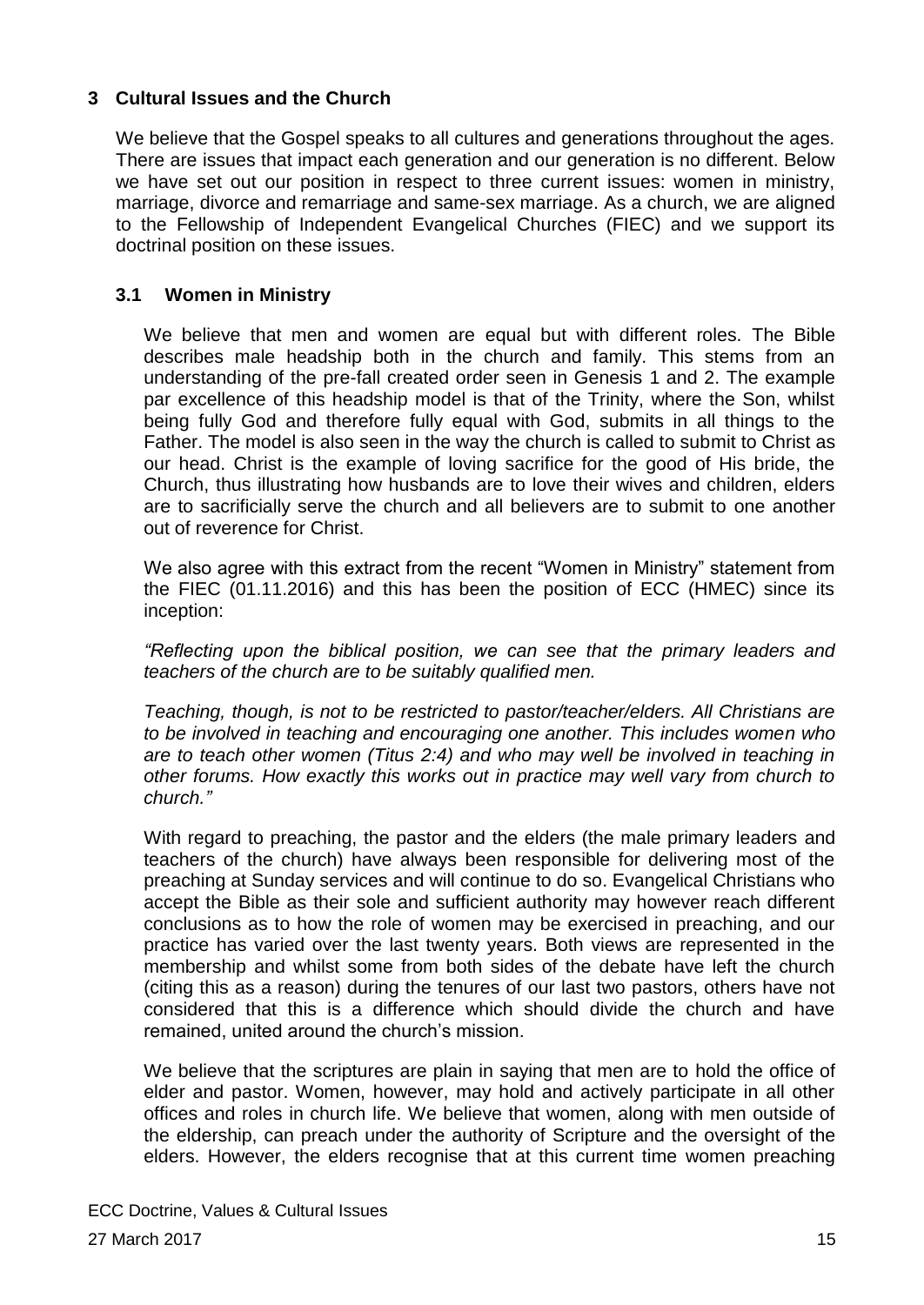can divide opinion and for the sake of church unity have decided to retain the current practice of male only preaching.

The FIEC have advised that the position stated above is in line with their position.

# <span id="page-15-0"></span>**3.2 Marriage, Divorce and Remarriage**

Marriage is a creation ordinance, established by God before the fall. It is by definition heterosexual and monogamous, a God ordained institution to be celebrated. We want to proactively encourage and disciple men and women both prior to marriage and as their marriage goes on acknowledging that it is a lifelong commitment of two sinners uniting as one. It will bring challenges and struggles as well as joys and blessings.

With regard to divorce we would wish to consider each situation on a case by case basis. The Gospel is a Gospel of reconciliation. Our concern is always to pastor toward reconciliation wherever possible (acknowledging that there may be times where this may not be wise or appropriate). If all attempts at reconciliation have been exhausted we believe that Scripture does leave room for divorce. Remarriage may be permissible in certain circumstances.

# <span id="page-15-1"></span>**3.3 Homosexuality and Same-sex Marriages**

We believe that there is a clear distinction between same sex attraction and homosexual practice. The former is not a sin issue whilst the latter is. All people (homosexual or not) ought to be treated with grace, compassion, respect and dignity. Life is messy and people are saved from all sorts of backgrounds and lifestyles and we should pastor practicing homosexuals in the same manner (although recognising different issues) as we would co-habiting couples, etc.

The Bible is clear that as humans our primary identity derives from the fact that we are made in the image of God. As Christians, we have a new identity secured in the perfect image of God - Jesus Christ. As such we find our identity and our created purpose in God and not in our sexuality.

In both the Old and the New Testament, marriage is painted in a positive light. Homosexual activity, along with all other sexual intimacy outside of heterosexual marriage, is declared by God to be sinful. Nowhere in the Bible is there an expectation that marriage can exist between two or more people of the same sex. Marriage is by definition heterosexual and monogamous.